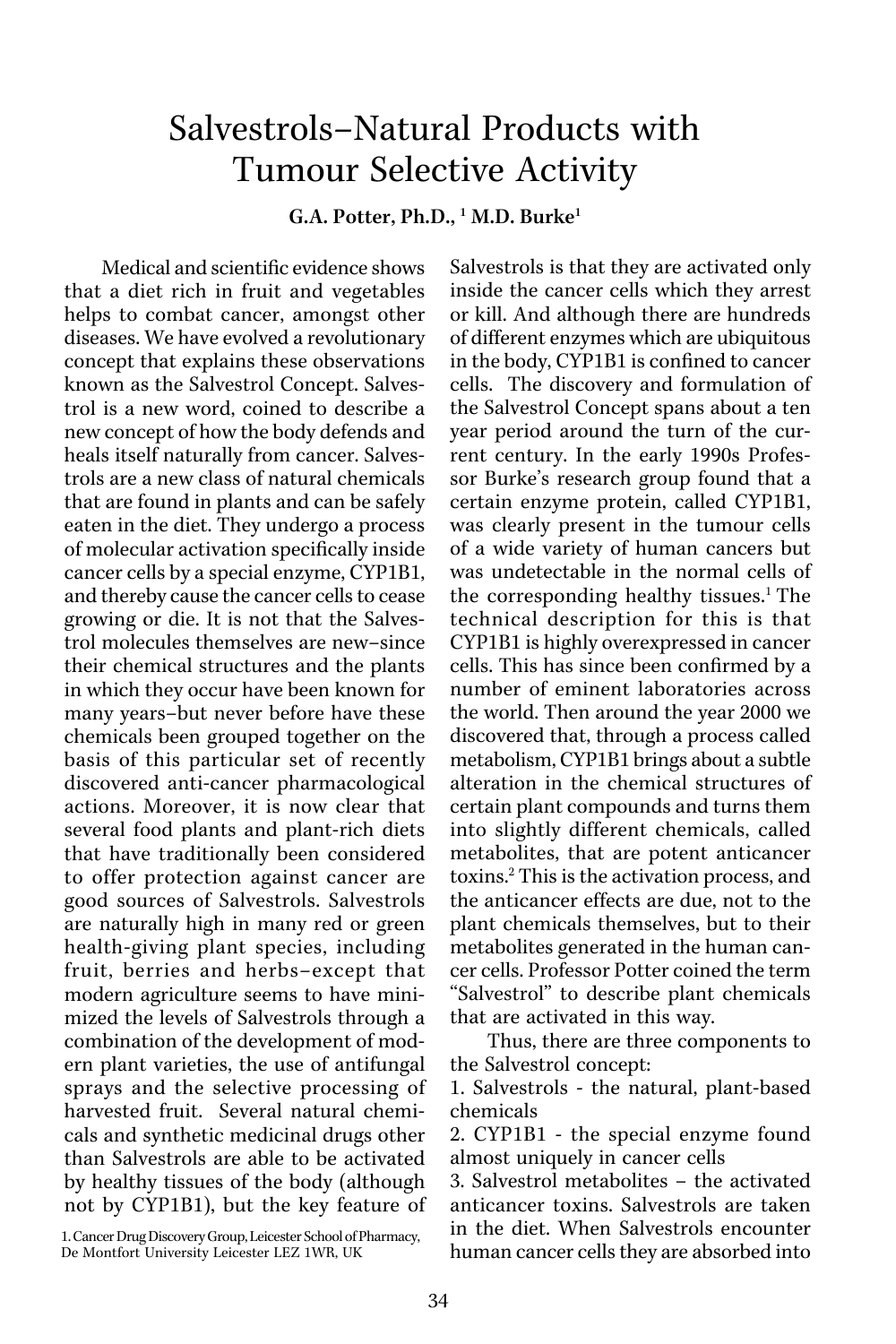the cell, where CYP1B1 activates them by converting them into slightly different chemicals, the Salvestrol metabolites, which then act to poison the cancer cell. However, in the case of healthy cells CYP1B1 is tantamount to absent, and so although Salvestrols are absorbed they are not converted into active metabolites and the healthy cells are not poisoned. This concept is shown diagrammatically in the Figure. Currently Salvestrols are identified by testing them against CYP1B1-containing human cancer cells in culture

in the laboratory. The first Salvestrol to be identified was resveratrol, a chemical from grapes that is notably present in red wine and which is widely credited with cancer preventative properties. Resveratrol is metabolized by CYP1B1 into a metabolite, piceatannol, that is a known anticancer toxin.<sup>2</sup> Other Salvestrols have now been identified in a wide variety of fruits, including tangerines, strawberries and cranberries. In the Salvestrol concept, CYP1B1 acts as a tumour suppressor and rescue mechanism, which enables the body

Figure 1. The Salvestrol Concept (A) in a Cancer Cell: a Salvestrol molecule in the bloodstream diffuses into the cell where it is metabolised by the CYP1B1 enzyme into a Salvestrol metabolite molecule, which poisons the cancer cell. (B) in a Healthy Cell: a Salvestrol molecule diffuses into the cell but, because CYP1B1 is absent, the Salvestrol is not converted into a metabolite and diffuses back into the bloodstream without harming the healthy cell.